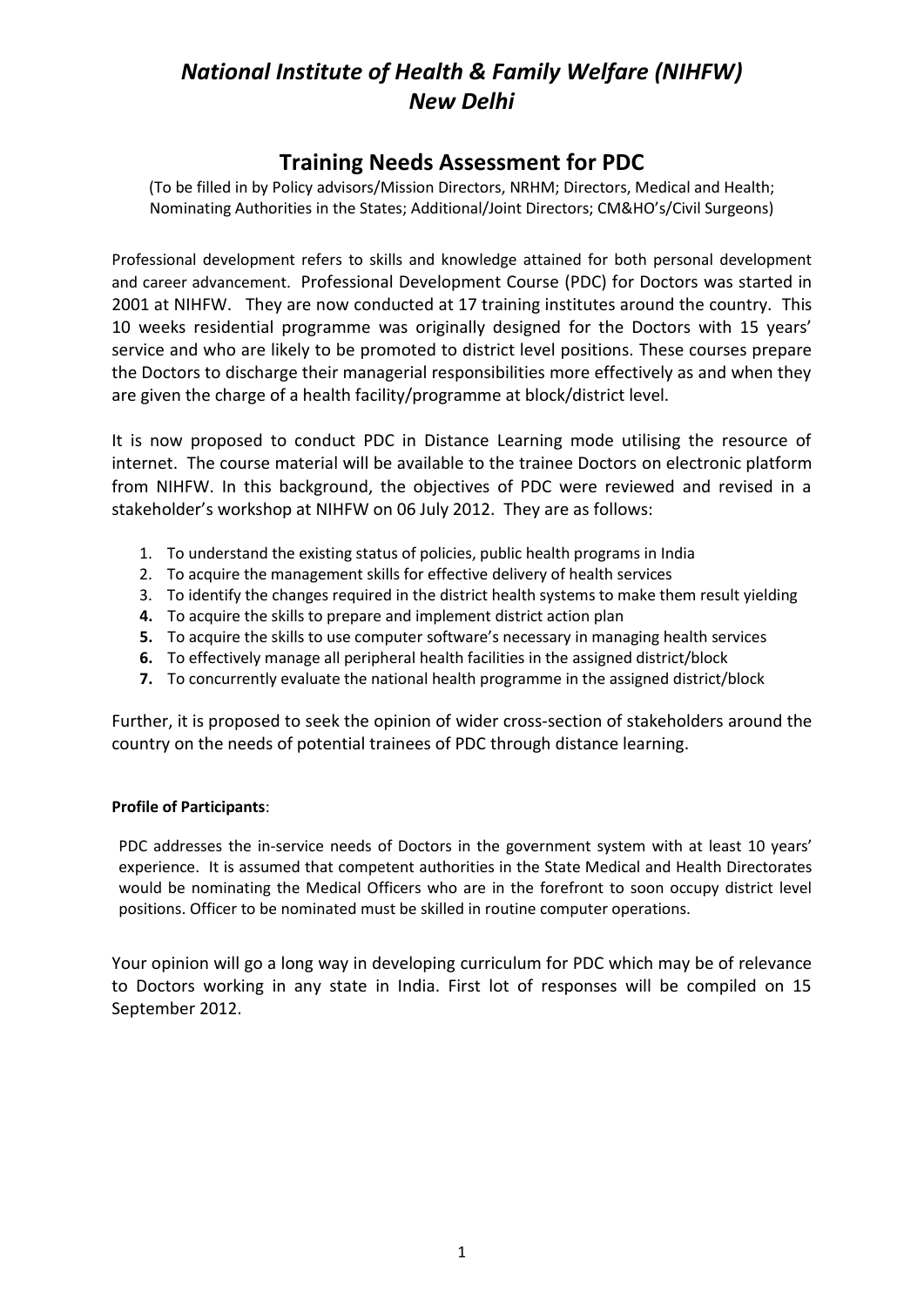### **1. What tasks/activities do you see being assigned to the District/Block level Medical Officers in your State?**

- a. Manage the administrative matters of health facilities/staff: yes/no
- b. Supervise the work of Doctors at CHC/PHC: yes/no
- c. Organise Immunization/FP Camps: yes/no
- d. Deploy HW's at Health Sub-Centre: yes/no
- e. Induct ASHA for NRHM: yes/no
- f. Control the disease outbreak: yes/no
- g. Arrange the Medical Attendants at VIP visits: yes/no
- h. Liaison with District Magistrate/Legislators: yes/no
- i. Medical care of Patients: yes/no
- j. Others, please specify

k. j

#### *2.* **In context of your response to item 1 above, please review the objectives 1-7 of PDC**  l. **on first page and suggest if any revision in objectives is required:** ....<br>... n.

Revision in objectives *1/2/3/4/5/6/7:* Add if you find any objective is missing. o.

### **3. knowledge/skills which District/Block levels Medical Officers may require:**

| S.No           | Knowledge/Skills required                                                          |  |  |  |  |
|----------------|------------------------------------------------------------------------------------|--|--|--|--|
| $\mathbf{1}$   | They are well aware of national state level health indicators                      |  |  |  |  |
| $\overline{2}$ | There is a conceptual clarity on National and State Health policies                |  |  |  |  |
| 3              | They have a thorough understanding of the Health systems functioning               |  |  |  |  |
| 4              | There is a conceptual clarity on implementing various National Health Programmes   |  |  |  |  |
| 5              | They can proficiently Monitor the implementation of health programme in their area |  |  |  |  |
| 6              | They are effectively providing Leadership to the team at CHC/PHC                   |  |  |  |  |
| $\overline{7}$ | While supervising the activities of subordinate staff, they fully support them     |  |  |  |  |
| 8              | They skilfully develop District Action Plans                                       |  |  |  |  |
| 9              | They find it difficult to manage the finances and accounts at CHC/PHC              |  |  |  |  |
| 10             | They can assess the Training Needs of their subordinates                           |  |  |  |  |
| 11             | All Doctors at peripheral health facilities possess Computer skills                |  |  |  |  |
| 12             | They can analyze the data computed at their facility to modify inteventions        |  |  |  |  |
| 13             | They possess the Communication skills to elicit community participation            |  |  |  |  |
| 14             | While corresponding upwards and downwards, they satisfactorily follow the general  |  |  |  |  |
|                | administrative and financial procedures                                            |  |  |  |  |
| 15             | They have a clear understanding on Logistics and inventory management              |  |  |  |  |
| 16             | SOE's and UC submitted by them proves their effective Fund management skills       |  |  |  |  |
| 17             | Doctors at peripheral health facilities possess Documentation skills               |  |  |  |  |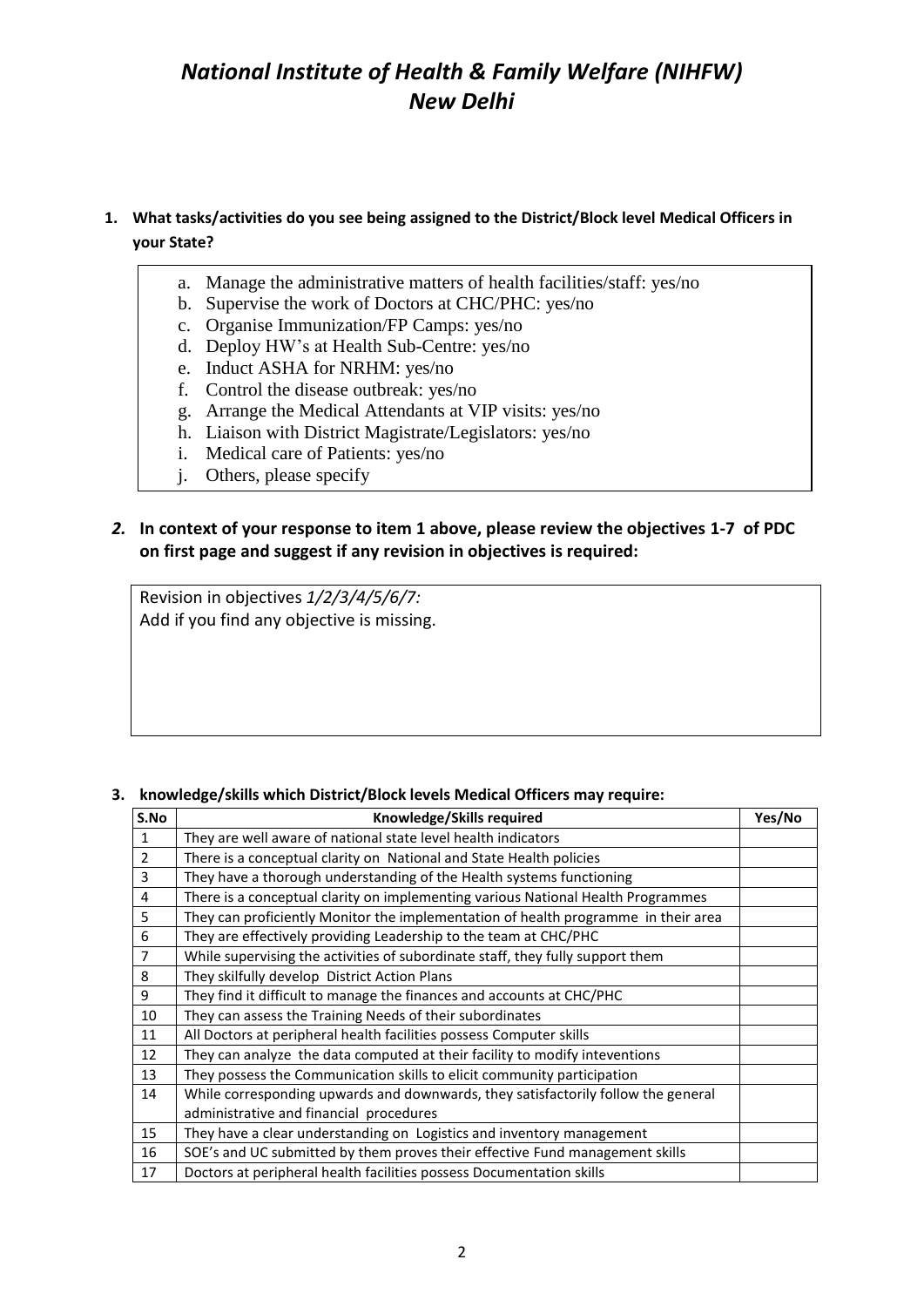| 1 O<br>ΤO | $\sim$<br>thers specify. |  |
|-----------|--------------------------|--|
| 10<br>ᅩ   | .<br>Others specify      |  |

- 4. **Do you think that a complete eLearning course (**All course material would be loaded on the net and the candidate does self study after which assessments are done and certificate given**) will be well received by Doctors?** Yes/No
- 5. **If not, specify the reasons**:

- **6. How much time do you think the Doctors can take out for self learning in a week?** <6 hours/7-14 hours/15 hours and more
- 7. **Would it be possible to carry out a project on District/Block Action Plan as a part of Distance Learning Programme by the Doctors?** Yes/No
- 8. **If not, specify the reasons:**

- 9. **How much on the job training is imparted by the immediate supervising Officer to the Doctor** Regular Guidance/Occasional Counselling/Only Scolding/Total Indifference
- *10.* **A Doctor joining PDC should have at least how many years service experience?** <5 years/ 5-10 years/ 5-10 years/ >10 years
- **11. Please elaborate on issues that seem to be missing here, and you would like them to be incorporated in the Professional Development course through Distance Learning?**